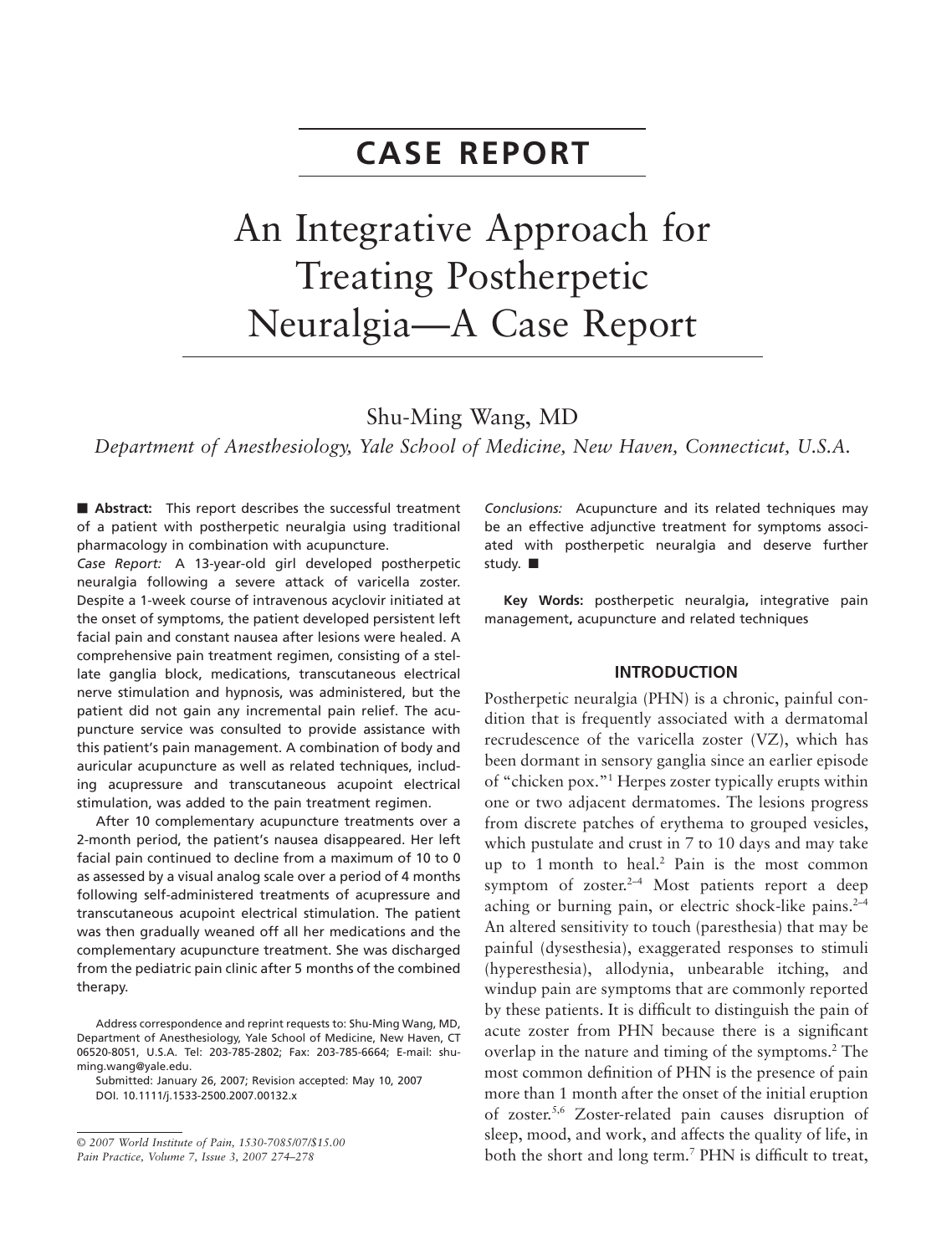and therapy must be individualized.7 It is important to introduce and modify interventions sequentially and to discard those that are ineffective or poorly tolerated. This case report describes an approach for managing a young healthy adolescent with PHN, which developed after a severe episode of generalized VZ, using combined traditional medications and complementary acupuncture therapies.

#### **CASE REPORT**

A right-handed 13-year-old female adolescent, otherwise healthy, suffered from PHN after a bout of generalized "chicken pox." She was referred to the pediatric pain clinic for treatment of her pain and associated symptoms. According to the patient's mother, the patient had an episode of mild "chicken pox" when she was 2 months of age. Because the event was so long ago, the patient's mother was uncertain of the exact location of the first visible "chicken pox," but noted that there were not many vesicles. The patient had never received a vaccination for chicken pox. Of note, the patient's mother reported that the patient's younger brother had developed chicken pox in November 2005 without any residual sequela.

Within 1 month after her younger brother's VZ infection, the patient herself began to complain of toothache and left ear pain, which lasted for 5 days. This was followed by generalized vesicle eruptions of the head, neck, trunk, and limbs. The diagnosis of VZ was established serologically, and the patient was hospitalized for 1 week, treated with hydration and acyclovir with excellent results. Clinically, the lesions appeared to be worse on the left side of the face. As a result, some scarring of the face was noted. Following discharge from the hospital, the patient continued to complain of persistent facial pain that was localized on the left side of the face and the ear. The patient also suffered from constant nausea.

Two months after the patient was discharged from hospital, she was referred to the pediatric chronic pain clinic for pain management. At the time of the clinic visit, the patient's height was 154 cm and her weight was 45 kg. Her medications included gabapentin 200 mg TID, ondansetron 4 mg TID, and acetaminophen 1000 mg QID. When questioned about her pain, the patient described two distinct pain characteristics: a constant pain, which she rated 6 to 8 on the visual analog scale, and frequent episodes of very brief "shooting" pain. On physical examination, the patient demonstrated the following physical findings: dysesthesias, a sensory decrease on the left cheek, and allodynia affecting the VII and VIII distributions of the trigeminal nerve. Her current medications were then adjusted to gabapentin 400 mg TID, oxcarbazepine 450 mg TID, nortriptyline 30 mg QHS, metoclopramide 5 mg BID, ibuprofen 600 mg BID, and acetaminophen PRN. During the first month of her clinic visits, the patient also received a stellate ganglion block under sedation. Following this procedure, she experienced a significant decrease in her pain but unfortunately, the effect lasted less than 1 hour. Next, a 5% lidocaine patch was prescribed, but this resulted in no additional pain control. A transcutaneous electrical nerve stimulation (TENS) unit was also prescribed, but she found it to be irritating and painful. In addition to the pain symptoms, the patient complained of fatigue, lethargy, sleep disturbance, and an inability to focus. Due to the persistent pain and nausea, she was unable to attend school or perform regular, daily activities.

Hypnosis was added to the treatment regimen; however, the patient reported that she received relief only during the session with the therapist and it was too difficult to perform self-hypnosis. Acupuncture and related techniques were then added to treatment. Auricular acupressure was applied to the right ear at the active reflex point of the lower jaw, face, internal ear, and shenmen (Figure 1). At the same time, transcutane-



**Figure 1.** Auricular acupressure point.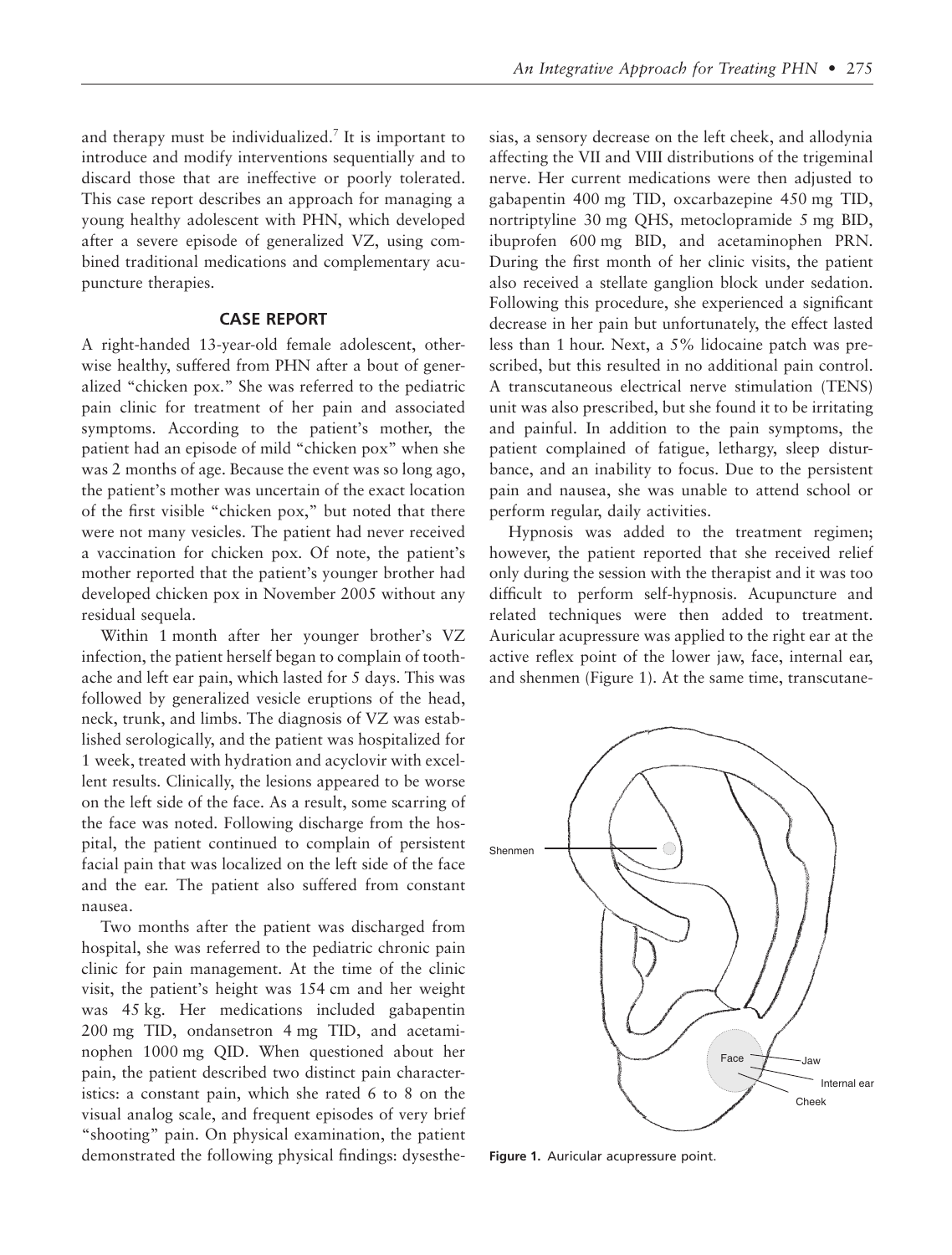

**Figure 2.** Locations of acupuncture point of upper extremities. LI, and large intestine; PC, pericardium; TE, triple energizer.



**Figure 3.** Locations of acupuncture points of lower extremities. LI, and large intestine; ST, stomach.

ous acupoint electrical stimulations (TAES) were administered at the following points: bilateral pericardium 6 (PC6) and large intestine 4 (LI4) using a 100-Hz burst mode (Figure 2). The intensity of the TAES was adjusted to the level at which the patient could sense the stimulation without irritation, and the duration of treatment was set for 30 minutes. Acupuncture with manual stimulation was performed at the following points: triple burner (TB5), liver 3 (LR3), stomach 36 (ST36), and stomach 44 (ST44) (Figure 3).

Following the acupuncture treatment, the patient experienced *immediate* relief of both nausea and pain.



**Figure 4.** Locations of acupuncture points on the face. ST, stomach.

In an attempt to decrease the patient's need to visit the acupuncture clinic daily, the acupuncturist instructed the patient and her parents to apply these techniques (ie, the placement of surface electrodes at alternating acupuncture points TB5, PC6, LI4, ST36, and ST44) using TENS unit, three times per day at home. Additionally, the patient and her parents were instructed to apply auricular acupressure to the right ear (ipsilateral to the patient's dominant hand) active reflex points (shenmen, face, lower jaw, and internal ear) every night prior to bedtime. Over the next 2 weeks, the patient and her parents reported improvement in sleep patterns and nausea. The frequency of the shooting pain symptoms also decreased significantly, from a few episodes per hour to a few episodes per day. Her medication regimen was then adjusted to include gabapentin 200 mg/ 300 mg/300 mg for morning, noon, and evening, respectively, and nortriptyline 40 mg QHS, ibuprofen, and metoclopramide PRN, as well as TAES BID to TID.

The patient followed up with the acupuncture clinic once per week for a total of 4 weeks. During this time, her pain improved to 3 on an 11-point (0 to 10) scale and was described as a dull ache persistent at the left maxillary distribution and left corner of her mouth. In attempt to reduce the pain further, TAES were applied to acupuncture points (ST4 and ST7) (Figure 4), and the patient was also instructed to apply TAES to *right* side of the face once per day at home. After 1 week, with her left facial pain continuing to improve, the patient was instructed to place the electrodes directly on left side of the face at acupuncture points: ST4 and ST7. Two months after the initial clinic visit, the patient was able to return to school. She became symptom free after 4 months, and was weaned off all medications and complementary acupuncture therapies and discharged from the clinic after 5 months of treatment.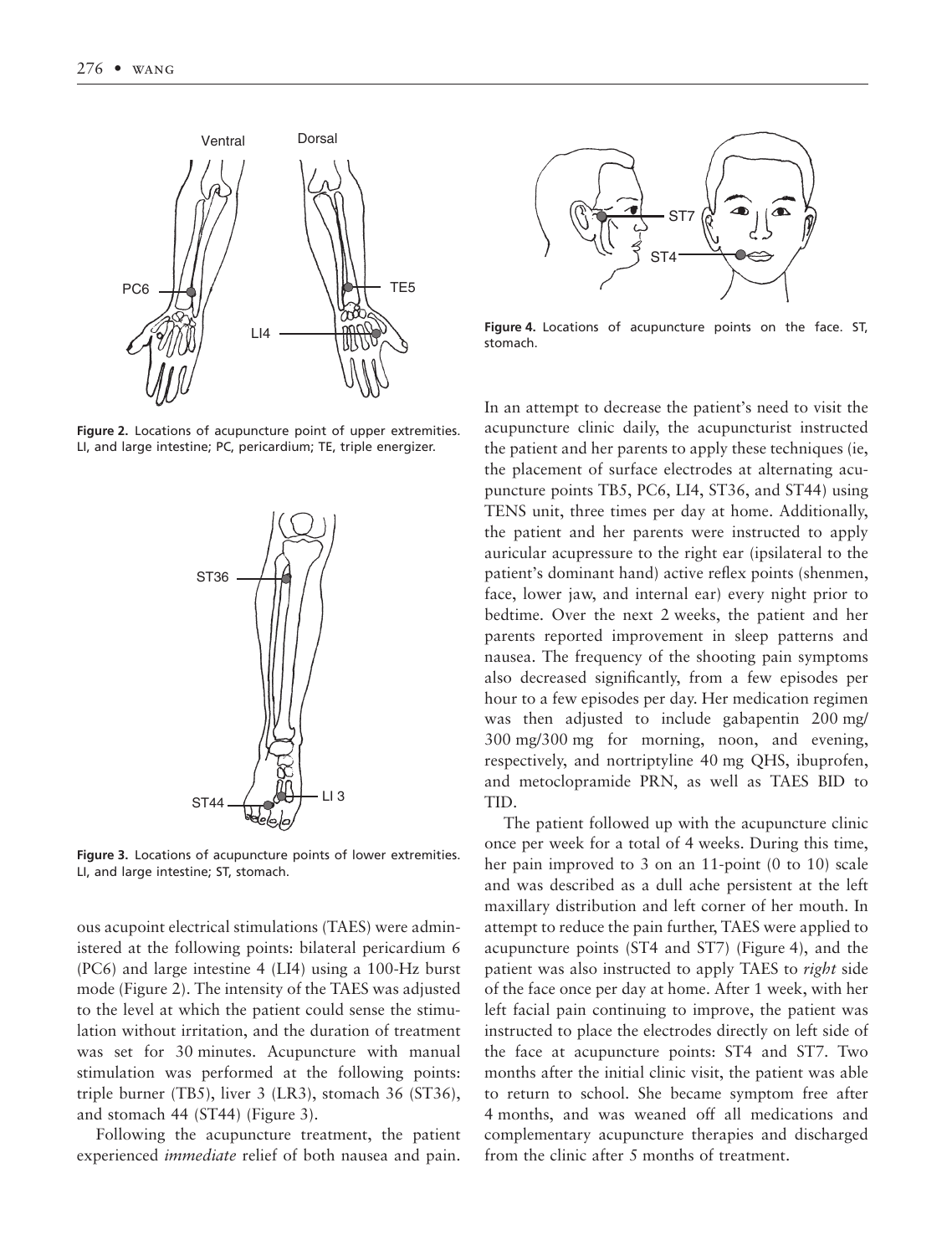#### **DISCUSSION**

This is an unusual case of PHN following an episode of acute VZ despite the initial institution of an antiviral treatment. In this case, the patient's pain was most severe only in areas where the patient had the most severe lesions and scarring. The patient's pain and nausea were difficult to manage with medications. In addition to medication adjustment, the combination of acupressure acupuncture and TAES was effective as an adjunctive treatment. TENS has been found to be an effective treatment modality for PHN in the literature.<sup>8</sup> However, because of the location of this patient's pain, direct application of the cutaneous electrodes on the affected site actually produced more distress than pain relief. Interestingly, Chen and colleagues found that direct application of cutaneous electrodes to the affected dermatome level is as effective as distant placement at the acupuncture point in decreasing the postoperative analgesic requirement in a group of patients undergoing lower abdominal surgery.<sup>9</sup> Therefore, applying surface electrodes at the distant acupuncture points was considered in this case. We found this application was beneficial, without inducing any additional exacerbation of the pain.

The application of acupuncture and related techniques has been used for at least three thousand years. Their use is based upon the metaphysical concepts of "Qi," the flow of vital energy that runs through hypothesized channels called "meridians." In the healthy state "Qi" flows smoothly, uninterrupted. However, when "Qi" flow becomes irregular, illness and symptoms occur. On these "meridians" there are 361 designated acupuncture points that can be used for one to apply stimulations via pressure, needles, or "moxibustion" (lighted punks of *artemis vulgaris*), or more recently, laser and electrical stimulation, that can regulate the flow of "Qi" and restore good health.<sup>10</sup>

For the past three decades, studies conducted in human volunteers using experimental pain models indicate that while employing acupuncture needles alone results in some pain relief, the addition of electrical stimulations is even more effective.<sup>11</sup> Researchers have demonstrated that different frequencies of electroacupuncture trigger the release of different types of endogenous opioids into the cerebrospinal fluid, which may lead to an increase in pain threshold.12 In addition, electroacupuncture has a direct inhibitory effect in the sensitized nociceptors or central gating mechanism through the inhibition of afferent input from the C-fiber.13 The analgesic effect of acupuncture is found to be the same regardless of right- or left-side stimulation and with additional acupuncture-point stimulation enhancing its analgesic effect.<sup>11</sup> Moreover, electroacupuncture is found to be as effective as TENS at acupuncture points (TAES) in providing pain relief.<sup>14</sup> Outcome data from numerous studies demonstrating the effectiveness of acupuncture have resulted in the development of new scientific-based neuroelectric acupuncture techniques.

In this report, the patient and her parents were instructed by the acupuncturist to identify the selected acupuncture points. Using this approach, both the patient and her family maintained the ability to continue with the activities of daily living while continuing to apply effective treatment. These sessions were performed without any apparent side effects. The advantage of TAES in this case over TENS is that TAES does not require the direct application of surface electrodes at the site of pain. Also, TAES was found to provide sufficient analgesia as the frequency of the patient's "shooting pain" decreased significantly. This intermittent, short shooting pain is believed to be transmitted by thermal  $C$ -fiber;<sup>15</sup> acupuncture and related techniques are found to exert their analgesic effect through A-delta afferent fiber and have an inhibitory effect on the C-fiber.16 This case report illustrates that practitioners can instruct patients and/or their parents to apply the TENS at the selected acupuncture point for analgesic effect. As the pain (and allodynia) improves, the electrostimulation can then be applied to an area nearer the location of the pain.

#### **ACKNOWLEDGMENTS**

The author would like to express her gratitude to Dr. Roberta L. Hines for her expert opinion and constructive criticism, and Mrs. Annette Forte for preparing the article. The author is supported by National Institutes of Health (NCCAM, R21AT001613-02), Bethesda, MD.

#### **REFERENCES**

1. Tyring S, Barbarsh RA, Nahlik JE, et al. Famciclovir for the treatment of acute herpes zoster: effects on acute disease and postherpetic neuralgia: a randomized, double blind, placebo controlled trail. *Ann Intern Med.* 1995;123:89– 96.

2. Strommen GL, Pucino F, Tight RR, Beck CL. Human infection with herpes zoster: etiology, pathophysiology, diagnosis, clinical course, and treatment. *Pharmacotherapy.* 1988;8:52–68.